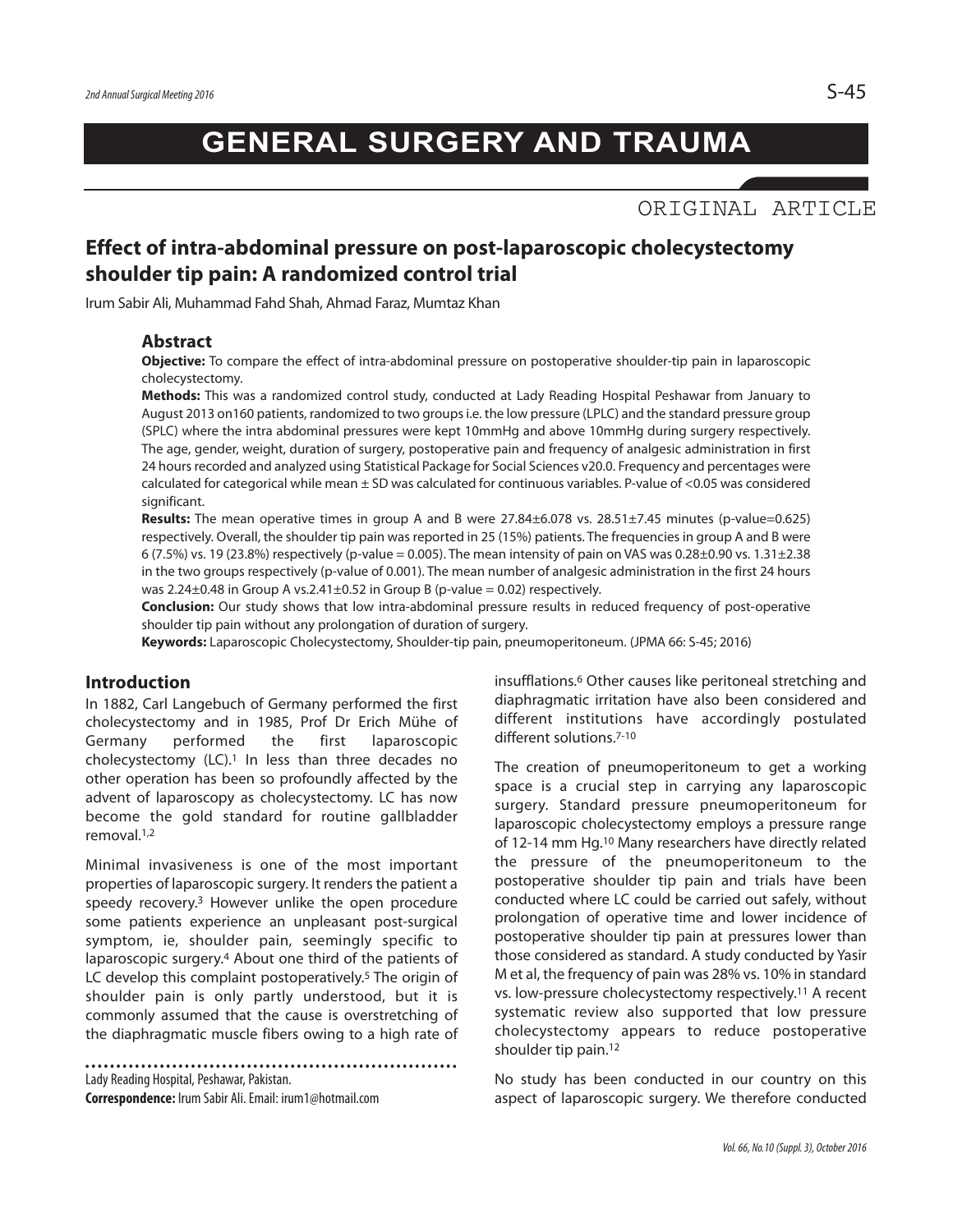this study to analyze if LC at lower pressures can reduce the shoulder tip pain without compromising on patient safety and duration of surgery. This would not only improve patient satisfaction and well-being but also facilitate the establishment the emergent idea of LC as a day case procedure curtailing the expense both in the terms of personnel and monetarily.

## **Objective**

To compare the effect of intra-abdominal pressure during laparoscopic cholecystectomy on post operative shoulder tip pain.

## **Material and Methods**

This was a randomized control study conducted in the Department of Surgery of Lady Reading Hospital Peshawar from January 30th to August 27th 2013 after approval from Institutional Research and Ethical Board. The sample size was a total of 160 patients, allocated randomly to two groups of 80 patients using the reference value of 28% pain in standard while 10% pain in low intraabdominal pressure group with a 95% confidence as calculated by the WHO software for sample size determination. <sup>12</sup> A consecutive non-probability sampling technique was used. All patients admitted through outpatients department for elective LC after being diagnosed to have cholelithiasis and a normal CBD and liver on ultrasound were included in this study. Cases of technically difficult LC or those converted to open, patients with history of co-morbid conditions and patients complaining of shoulder pain before surgery were excluded.

All patients meeting the inclusion criteria were admitted and after taking informed consent for surgery and randomized into two groups. Group A was the lowpressure LC group (LPLC) in which the intra abdominal pressure was to be kept 10 mmHg. Group B was the standard pressure LC group (SPLC) where theintra abdominal pressure was kept above 10 mmHg during the entire duration of surgery.

The same surgeon using the same technique operated all patients. Apart from the intra abdominal pressure, all parameters of surgery were kept similar between the two groups. An intravenous injection of Tramadol 50mg and Ketorolac 30 mg was given at the end of the procedure. The age, gender, weight, duration of surgery and postoperative pain at 8 hours, and the numbers of times analgesic (Ketorolac) administered for pain in 24 hours after the surgery in both the groups was entered on a structured proforma. Since majority of our patients were illiterate, the 10 mm line used in the standard visual analogue scale (VAS) was marked from 1 to 10 to quantify their pain from1 to 10 on the basis of severity. 13

## **Data Analysis**

Data were recorded and analyzed using Statistical Package for Social Sciences v 20.0 (SPSS, Inc., Chicago, IL, USA). Frequency and percentages were calculated for categorical variables whereas mean  $\pm$  SD was calculated for numerical variables. Chi square test was applied to compare the frequency of pain in both the groups. Student T- test was applied to compare the duration of surgery, number of times the analgesia was administered and the intensity of pain. P-value of <0.05 was be considered as significant in all cases.

## **Results**

A total number of 160 patients were randomly allocated to Group A or B (i.e. 80 patients in each group). In group A, the LPLC group, a pneumoperitoneum pressure of < 10 mm Hg whereas in group B i.e. SPLC a pressure of >10 mm Hg was maintained during laparoscopic cholecystectomy.

Out of total patients 160 patients, 20 were male and 140 were female patients. In the group A, 7 (8.8%) were male and 73 (91.2%) were female patients. On the other hand in group B 13(16.2%) patients were male and 67(83.8%) were female. This difference in gender between the two groups was statistically insignificant (p-value= 0.151).

The mean age of the patients of our entire sample was 40.92±12.01 years. The mean age of patients in the group A it was 40.74 years ±12.32 SD while in the group B it was 41.10 years ±11.96 SD. The age distribution between the two groups did not have statistically significant difference

**Table-1:** Operative time in both the groups.

|               | <b>Duration</b> | <b>Groups</b>   |                | Total      |
|---------------|-----------------|-----------------|----------------|------------|
|               | (in minutes)    | <b>Group A</b>  | <b>Group B</b> |            |
|               | $<$ 25          | 35 (43.8%)      | 34 (42.5%)     | 69 (43.1%) |
|               | $26 - 35$       | 37 (46.2%)      | 34 (42.5%)     | 71 (44.4%) |
|               | > 36            | $8(10\%)$       | 12 (15%)       | 20 (12.5%) |
| $Mean \pm SD$ |                 | $27.84 + 6.078$ | $28.51 + 7.45$ |            |

P-value=0.625(Student t-test).

Table-2: Comparison of shoulder tip pain in between the groups.

| Pain | Group          | <b>Total</b>   |             |
|------|----------------|----------------|-------------|
|      | <b>Group A</b> | <b>Group B</b> |             |
| Yes  | $6(7.5\%)$     | 19 (23.8%)     | 25 (15.6%)  |
| No   | 74 (92.5%)     | 61 (76.2%)     | 135 (84.4%) |
|      | 80 (100%)      | 80 (100%)      | 160 (100%)  |

P-value=0.005 (Chi-Square Test).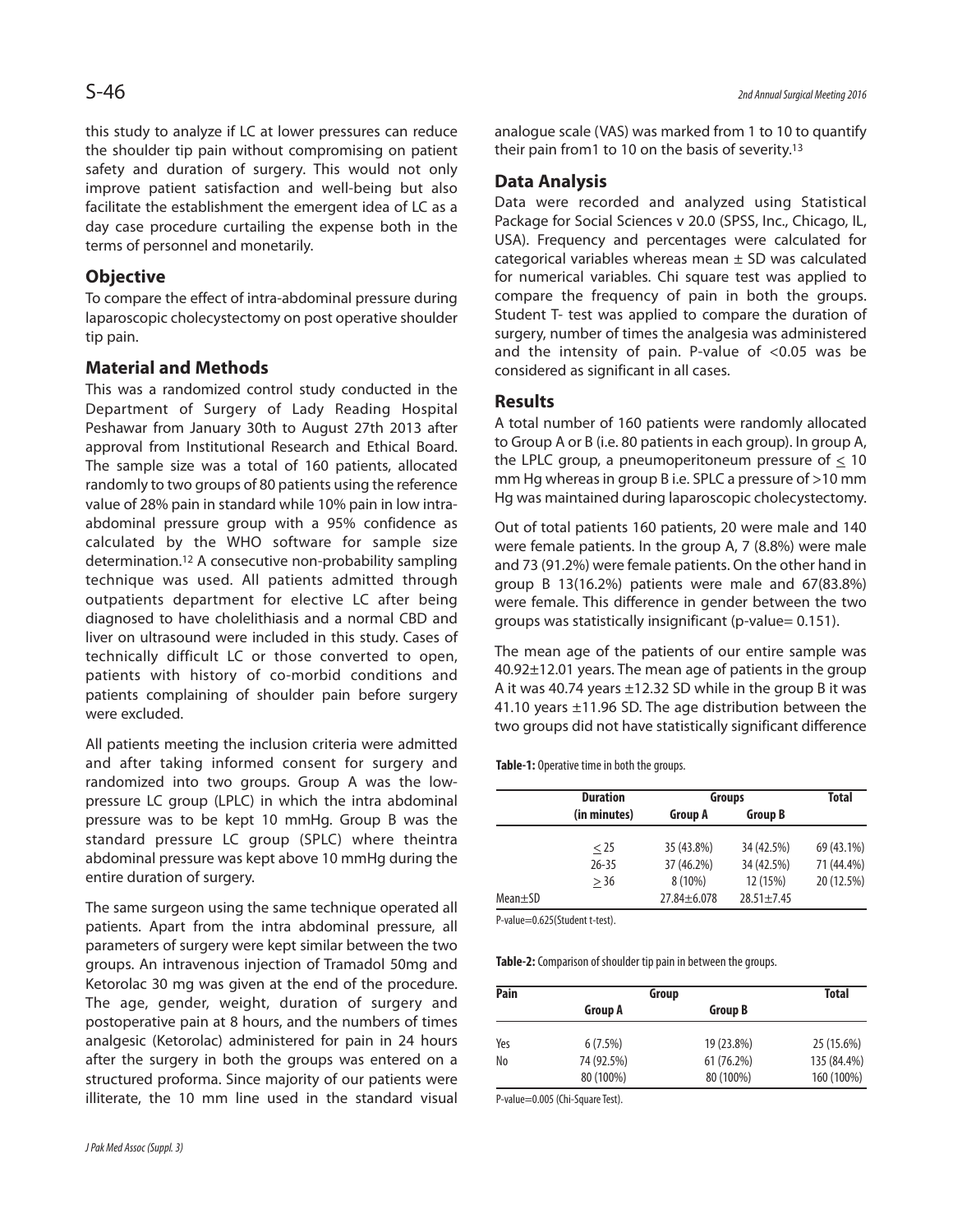|               | <b>Number of</b>  | Group               |                          | <b>Total</b> |
|---------------|-------------------|---------------------|--------------------------|--------------|
|               | <b>Injections</b> | <b>Low Pressure</b> | <b>Standard Pressure</b> |              |
|               |                   |                     |                          |              |
|               |                   | $0(0\%)$            | $1(1.2\%)$               | $1(0.6\%)$   |
|               | 2                 | 61 (76.2%)          | 45 (56.2%)               | 106 (66.2%)  |
|               | 3                 | 19 (23.8%)          | 34 (42.5%)               | 53 (33.1%)   |
| $Mean \pm SD$ |                   | $2.24 \pm 0.48$     | $2.41 \pm 0.52$          |              |

Table-3: Analgesic requirement for pain in first 24 hours in both the groups.

P-value=0.022 (Student T-test).

(p-value= 0.397). Likewise, the mean body weight of the patients undergoing low pressure LC was  $63.15 \pm 10.98$  kg as compared to  $59.61 \pm 12.979$  kg of the patients undergoing SPLC and was also statistically insignificant (p-value of 0.057).

The mean operative time in 160 patients was 28.18±6.787 minutes. In Group A it was 27.84±6.078 minutes where as the mean operative time in the Group B of 28.51±7.45 minutes as shown in Table-1. T-test was applied and this difference between two groups was found to be statistically with p-value= 0.625.

The shoulder tip was reported in 15% i.e. 25 of the total 160 patients. The difference of frequency between the two groups as shown in table 2 was statistically significant i.e. 0.005 on applying Chi-square test. The mean intensity of pain on VAS in the group A 0.28±0.90 was whereas in Group B it was  $1.31 \pm 2.38$  with a p-value of 0.001 which is again statistically significant.

Analgesic requirements for shoulder tip pain as shown in table 3 were less in group A as compared to group B. The mean number of analgesic injections administered in the first 24 hours was  $2.24 \pm 0.48$  in Group A and  $2.41 \pm 0.52$  in Group B. The difference between the two was subjected to Student T- test and was statistically significant with a pvalue  $= 0.02$ .

### **Discussion**

The success laparoscopic cholecystectomy is a milestone achieved in the evolution of minimal access surgery as a whole. 14,15 An adequate working field is traditionally achieved by creating a pneumoperitoneum of up to 14-15 mm Hg. <sup>4</sup> The cliché "higher the pressure, better the view" is quite tempting to achieve the desired effect of raising the abdominal wall away from the viscera. This gives room to visualize the gall bladder and surrounding organs, allowing manipulation of instruments and also allows the intestine to fall away from the sub-hepatic space. Nonetheless higher pneumoperitoneum pressures are now being linked with the post-operative referred shoulder-tip pain; an early post-operative problem

seemingly exclusive to all the laparoscopic procedures. As a matter of fact, the gynaecologists originally noticed it. 4,11,15-17

In our study, the overall frequency of shoulder tip pain was much lower in LPLC than in the SPLC group. The difference was statistically significant. It is important to mention here that the demographic data i.e. the age distribution, gender distribution and the body weight were statistically similar between our two groups. Interestingly our overall frequency of shoulder tip pain is much lower than that reported by Bisgaard and his colleagues. They reported that 30-50% patients suffer from it in the first 24 hours of surgery. <sup>18</sup> Likewise, another study by Kandil TS published in October 2010 has mentioned an even greater frequency of 62% within first 12 hours of surgery. However, the authors of this particular study did mention that despite the high over all frequency, there was significant difference between those operated at lower pressures and those operated with a standard pressure pneumoperitoneum. They conducted a 4-arm study with pressure cut-offs being 8, 10, 12, 14 mmHg amongst the groups respectively. The frequency of pain was 11% in the lowest pressure group, while was 20% in the highest of pressure (14mmHg) group. 16 Although our study was a two arm study with a cut-off value for pressure being >10mmHg, our results of frequency of pain in the two groups are quite comparable with those of Kandil TS. In our study STP was present in 6 (7.5%) vs. 19 (23.8%) patients in low vs. standard pressure group, which is significantly lower. Yasir et al have brought similar findings forward. According to their study the incidence of shoulder tip pain was 2.8 times lower after LPLC. The cut off they used for the two groups was 8mmHg vs. 14mmHg, which is a bit sharper than ours. Their results were 10% vs. 28% that again is quite significant with a p value (of <0.05). The reduction in STP in low pressure LC has also been confirmed by Esmat et al, Sarli et al, Jorgensen JO and Barczynski and Herman in their respective studies. 19-22 Likewise Ibraheim et al reported higher incidence of shoulder tip pain when LC was done at higher pressures (i.e. 12-14mmHg). <sup>23</sup> One Cochrane review based on 4 Randomized control trails (RCTs) evaluated the effect of low-pressure pneumoperitoneum and found it to result in significant reduction in the shoulder tip pain (STP). <sup>12</sup> The only issue with all these studies confirming the effectiveness of reducing intra-abdominal pressure on STP is the heterogeneity that is noticed in the cut-offs for low and standard or high pressure which makes the comparison slightly difficult. Nonetheless they do undoubtedly indicate the association between the two phenomena. Interestingly according to Kanwar et al, even though their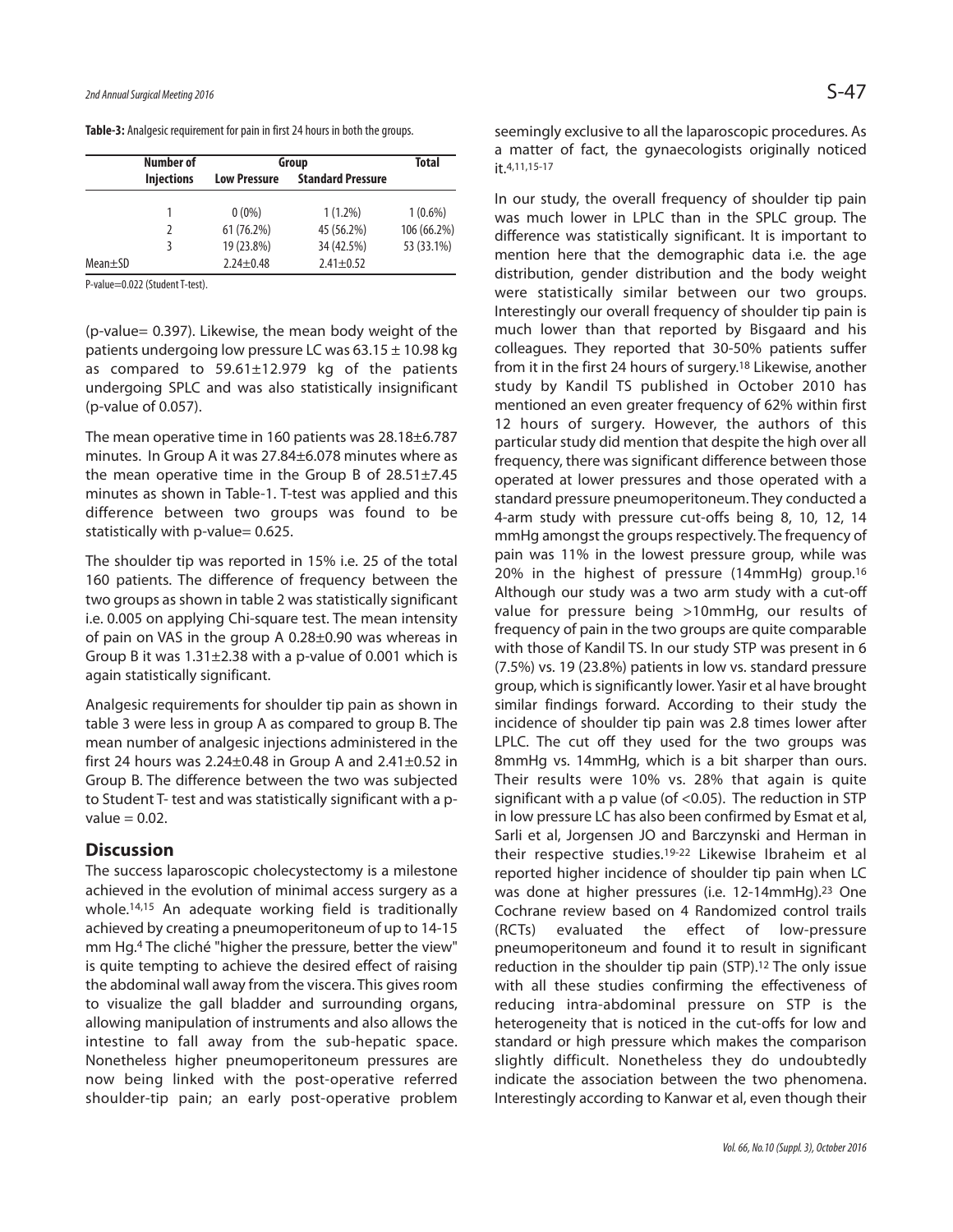study showed low incidence of shoulder pain in both groups the difference was not statistical significant. 10

The pain being a very subjective feeling is difficult to measure and analyze. We measured the intensity of pain only once at 8 hours after the procedure in our study using a combination of visual analogue scale (VAS) and Visual Rating scale (VRS). Despite the difference in values of the intensity of pain between the two groups, it was not proven to be statistically significant (i.e. p value  $=$ 0.28). Our findings are consistent with those of Yasir et al taken at 8 hours post-operatively. <sup>11</sup> They however measured the intensity of pain thrice in 24 hours i.e. at 4 hours, 12hours and 24 hours post-operatively and reported that the difference in the mean intensity of STP between two groups was significant at 4 hours from surgery with pain being less severe in the LPLC group. Nonetheless it became insignificant for the latter two readings. Sarli et al's findings are however in contradiction to ours whereby in their study the shoulder-tip pain scores at 12 and 24 h and postoperative analgesia requirements were significantly lower in the low-pressure laparoscopic cholecystectomy group (P<0.001). <sup>20</sup> The same findings have been reinforced by those of Esmat et al. <sup>19</sup> A recently published systematic review based on 11 studies, evaluating the severity of STP found a significant reduction associated to low-pressure pneumoperitoneum and also mentioned that the reduction was mostly evident during the first 24 hours of surgery. 11,16-20

Another effective way of assessing pain is through the analgesic requirements of the patient. Reduced analgesic requirements not only signify improved patient wellbeing but also indicate a reduction of workload on the nursing staff. In our study the difference in the number of times the analgesic had to be administered between the two groups was statistically significant with the requirement being low in the LPLC group. Reduction in analgesic demand has also been confirmed by the Cochrane review by Gurusamy in 2009. <sup>12</sup> Our findings were also in concordance with those of Yasir et al who concluded their study with the remarks that the analgesic requirement is reduced significantly in LPLC and thus recuperates the quality of life in the early stage of postoperative rehabilitation which is an ultimate and much desirable attribute of any procedure. <sup>11</sup> However, Kanwer DB and Sandhu et al did not find a statistically significant difference in analgesic requirements between the two groups of their respective studies. 6,10 Likewise, similar analgesic requirement with equal patient satisfaction has been reported in both groups in a comparative study by Chok et al. 15

Working in lower intra-abdominal pressures logically seems to result in an inadequate exposure of the operating field, rendering the procedure difficult and result in longer than usual operating time and higher rate of intraoperative complications, 20,21,24-28 Comparison of the duration of surgery between the two groups was another important outcome measure of our study and the difference was found to be statistically insignificant. Our study clearly indicates that performing LC at lower intraabdominal pressures does not have any effect of the duration of surgery that an adequate exposure can still be achieved without creating undue intra-abdominal pressure. An important factor in determining the duration of surgery is the experience of the surgeon and his or her acquaintance with the procedure. We avoided this bias in our study by getting all procedures done by surgeons of the same level and well versed with the procedure. Our results are comparable with those of Kanwer DB et al in terms of the difference between the two groups being insignificant. Their mean operative time was in generally longer than ours in both the groups. According to their study LC with low-pressure pneumoperitoneum took an average of 49.1±5.7 minutes vs. 46.4±6.9 minutes in the LC with standard pressure pneumoperitoneum and as in our case, the difference was not statistically significant (p = 0.1). <sup>10</sup> Likewise a Cochrane review, the operating time was similar between the groups (MD 2.30 minutes; 95% CI 0.42 to 4.18); however the risk of bias due to incomplete outcome data in seven of the trials kept them from commenting on the safety of LPLC.

#### **Conclusion**

The results of this study clearly show that there is less shoulder tip pain in low intra-abdominal pressure laparoscopic cholecystectomy as compared to standard pressure laparoscopic cholecystectomy without causing any effect on the duration of surgery.

**Disclaimer:** This study was originally conducted and accepted as a dissertation for the fellowship exam of the College of Physician & Surgeons of Pakistan in the subject of General Surgery.

#### **References**

- 1. Nano M. A brief history of laproscopy. G Chir 2012; 33: 53-7.
- 2. Litwin DE, Cahan MA. Laparoscopic cholecystectomy. Surg Clin North Am 2008; 88: 1295-313.
- 3. Shi HY, Lee HH, Tsai JT, Ho WH, Chen CF, Lee KT, et al. Comparisons of prediction models of quality of life after laproscopic cholecystectomy: a longitudinal prospective study. PLoS One 2012; 7: e51285.
- 4. Suginami R, Taniguchi F, Suginami H. Prevention of Postlaparoscopic Shoulder Pain by Forced Evacuation of Residual CO2. JSLS 2009; 13: 56-9.
- 5. Jian ZF, Jie Li, Ze LU. Effect of implanting fibrin sealant with